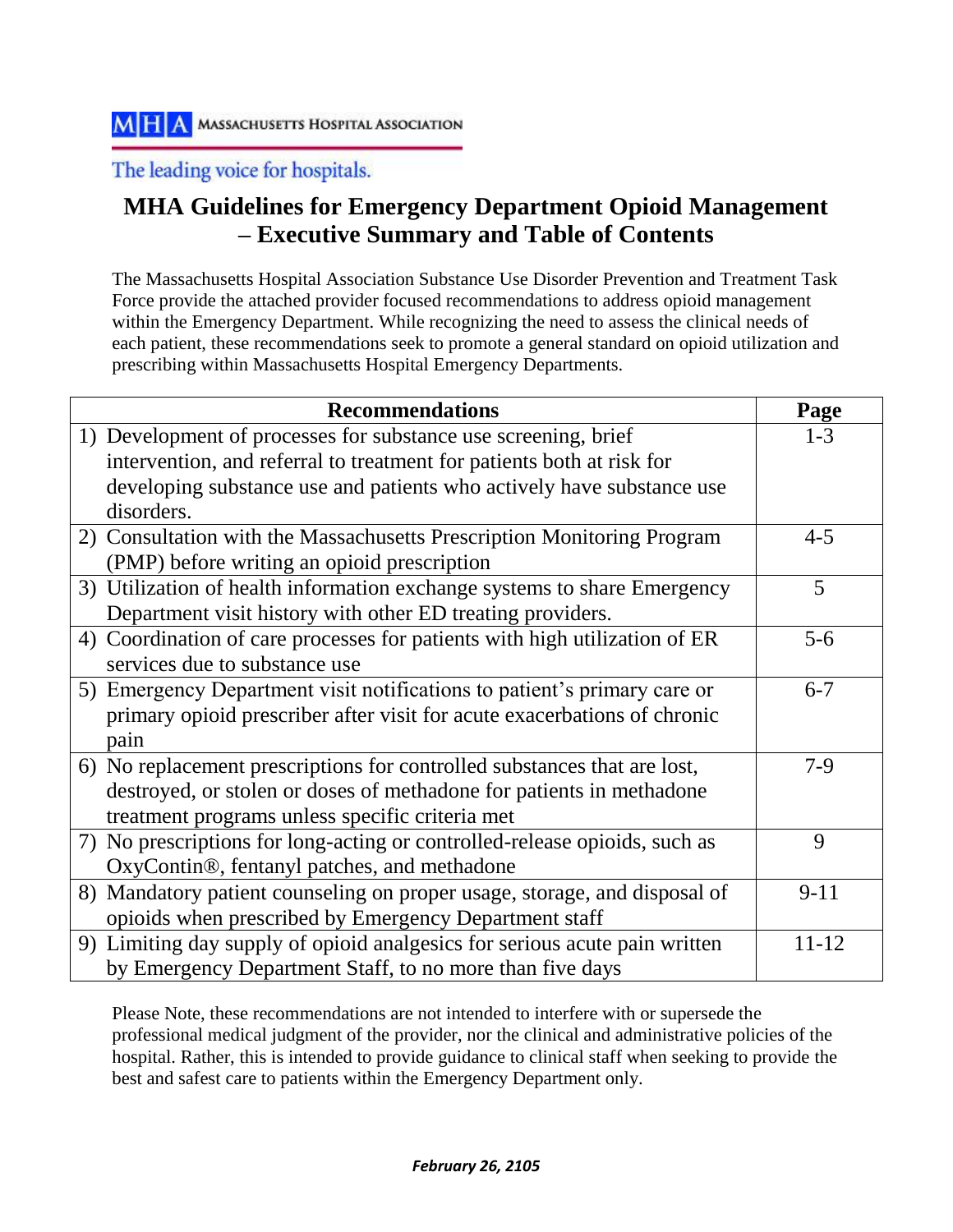The leading voice for hospitals.

## **MHA Guidelines for Emergency Department Opioid Management**

The Massachusetts Hospital Association Substance Abuse Prevention and Treatment Task Force set a goal to develop provider-focused strategies within healthcare settings to address opioid misuse. Pursuant to that goal, the task force developed these recommendations for opioid management within the *Emergency Department.* The MHA Board of Trustees unanimously endorsed these recommendations and urges acute care hospitals to consider adopting them. While recognizing the need to assess the clinical needs of each patient, these recommendations seek to promote a general standard on opioid utilization and prescribing within Massachusetts Hospital Emergency Departments.

To assist with implementation, recommendations are followed by general clinical and operational guidance for hospital staff to consider. Providers should be aware of the following four overarching considerations that are integral to the application of each recommendation:

- *The recommendations are not intended to interfere with or supersede the professional medical judgment of the treating provider to determine the right course of treatment (including prescribing practices) based on each individual patient's medical condition;*
- There are instances, documented in the guidance below, where the professional medical judgment of the treating healthcare provider may determine an alternative course of treatment for a specific patient that varies from a recommendation;
- In adopting a recommendation, hospitals may require additional resources for Emergency Department personnel to effectuate the necessary clinical and operational changes; and
- While the task force believes that a patient should obtain opioid medications through one medical clinic or provider to ensure continuity of care, safety, and patient progress, in certain circumstances it may be appropriate to prescribe opioids in a limited manner from the ED.
- **1. Hospitals, in conjunction with Emergency Department personnel, should develop a process to screen for substance misuse that includes services for brief intervention and referrals to treatment programs for patients who are at risk for developing, or who actively have, substance use disorders.**
	- a. Emergency Department providers work closely with all patients, including those identified as having a higher risk of, or having a history of, prescription or illicit drug misuse or substance use disorder, to ensure they receive an appropriate medical screening examination and clinically appropriate treatment plan (which may include necessary and suitable medication). Providers should always consider alternatives for pain management, including non-pharmacologic treatment (splinting, etc.) and non-opioid medications. In some situations opioid pain medications may be indicated and should be prescribed even to patients with an identified substance use disorder. In these instances, the provider should talk with the patient about the variety of risks, including the increased risk for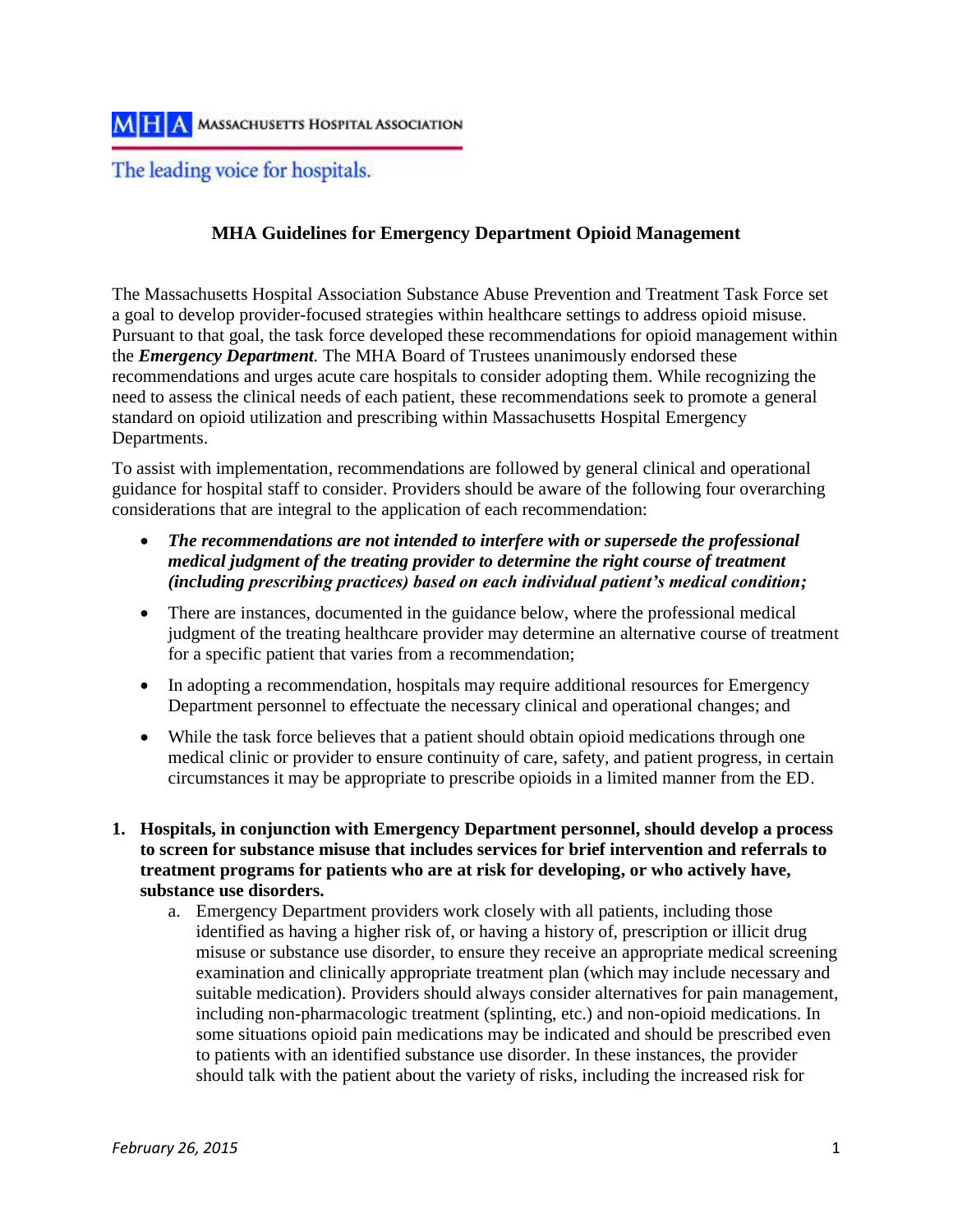substance misuse, addiction, and overdose. If a prescription is offered, the ED provider should refer to recommendation #8, below.

- b. To meet the goal of only prescribing opioid pain medication when necessary, and to curb the high incidence of prescription and/or illicit drug misuse and addiction occurring in communities, it is incumbent upon every hospital to dedicate resources to assist hospital staff in conducting appropriate screenings of patients for substance misuse, addiction, and overdose concerns. This includes providing additional resources for ED staff to develop a written, internal process that documents how providers will screen and discuss interventions (if appropriate) with all patients for whom ED providers are considering writing an opioid pain medication. It also includes providing additional resources for subsequent training and implementation needs. These substance misuse screening processes should not interfere with the hospital's obligations to provide emergency medical screening exams and, if applicable, stabilizing treatment.
- c. Screening tools should be used to assess the patient's risk of substance misuse or use disorder. Screening, in addition to other steps outlined in this recommendation, will help providers make patient-specific treatment decisions and recommendations for follow-up care and/or monitoring. The written process on screening should include a description of all tools that will be used, including validated screening tools, the Prescription Monitoring Program (PMP), or others.
	- i. One example of a process used in some hospitals is the SBIRT (Screening Brief Intervention and Referral to Treatment) process. Studies show that SBIRT is effective in reducing risky alcohol use in adults. Some hospitals use it for brief interventions in an attempt to reduce drug misuse/use disorder, though research is still ongoing in this area. SBIRT aims to identify patients who do not present overtly as moderate or higher risk. General information on this program can be found here:

[http://www.mass.gov/eohhs/gov/departments/dph/programs/substance](http://www.mass.gov/eohhs/gov/departments/dph/programs/substance-abuse/prevention/screening-brief-intervention-and-referral-to.html)[abuse/prevention/screening-brief-intervention-and-referral-to.html.](http://www.mass.gov/eohhs/gov/departments/dph/programs/substance-abuse/prevention/screening-brief-intervention-and-referral-to.html)

A free webinar about SBIRT use in hospitals is available here: [http://hospitalsbirt.webs.com/webinars.htm.](http://hospitalsbirt.webs.com/webinars.htm)

- d. ED providers see patients ranging from occasional substance users to those who have severe substance use disorders. ED providers have a unique opportunity to intervene with patients who present for medical care. To be effective caregivers and increase the chance of patients following through with recommendations, ED providers should offer patients who could benefit from additional services an easy-to-use list of resources available. The list should include both local and out-of-town services, covering a range of treatment intensity levels and options. The Massachusetts Substance Abuse Information and Education Helpline provides information (free and confidentially) in multiple languages, for all ages, and is available by calling: 1-800-327-5050 or TYY 1-888-448-8321. The helpline has a companion website available at: [http://helpline-online.com/.](http://helpline-online.com/) Patients, family/friends, or a provider may use this helpline.
- e. While the goal of this recommendation is focused on screening patients who arrive seeking opioid pain medication, the assistance and efforts described above also should be provided to patients who have arrived to the ED due to an overdose of a particular opioid/opiate. These patients should be counseled prior to discharge about overdose and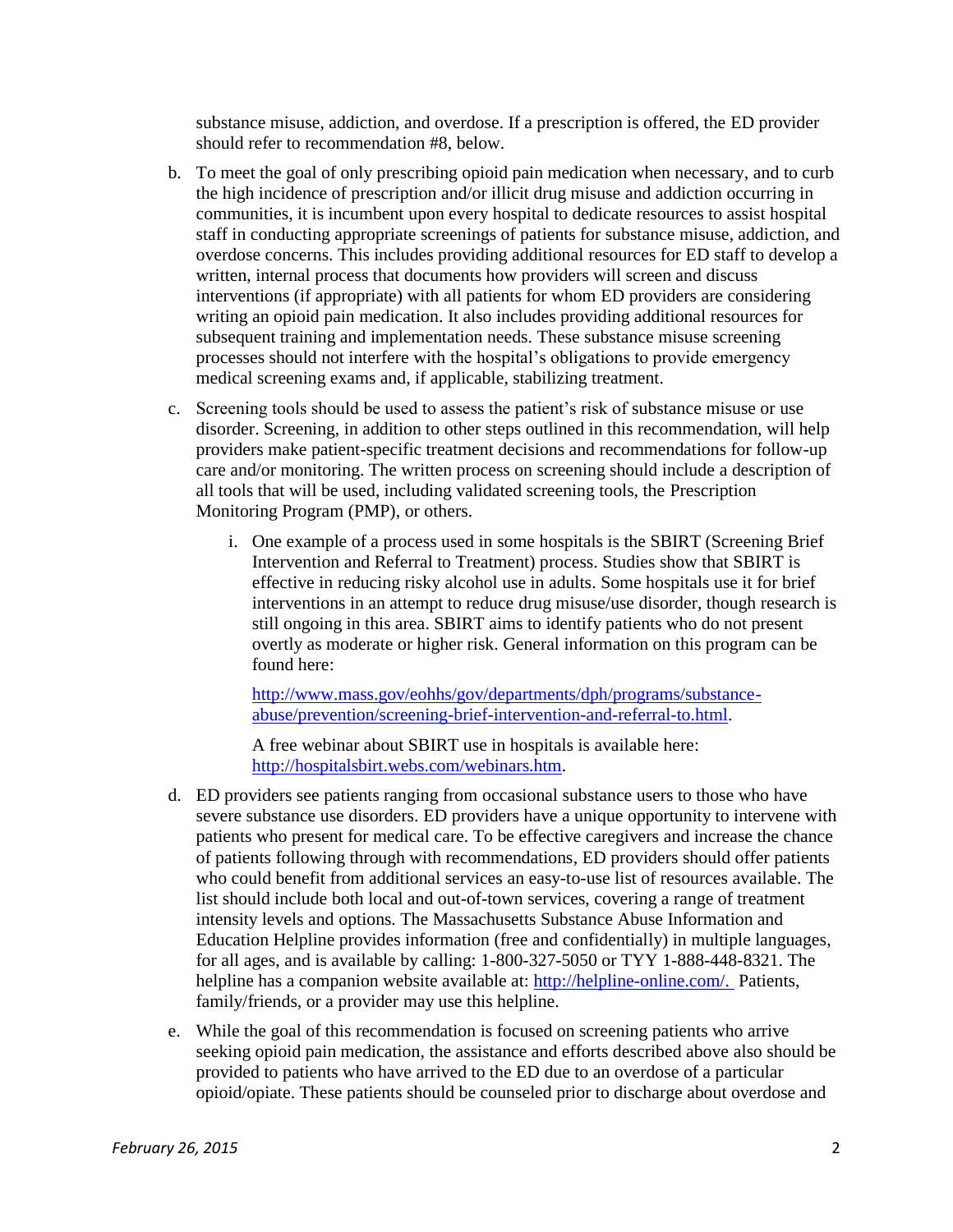prevention. If appropriate, patients should be prescribed intranasal naloxone; if someone is accompanying a patient, providers are encouraged to counsel both the patient and the accompanying person that intranasal naloxone must be administered by someone other than the person in overdose. Massachusetts recently changed the law to allow intranasal naloxone to be prescribed to someone in addition to the end user, allowing friends and family members to carry and administer it. If a prescription and/or education are appropriate, providers should consider giving the patient and/or others caring for the patient information on what intranasal naloxone is and how to obtain a prescription. Additionally, patients who arrive to the ED due to an overdose should be referred to follow-up services such as counseling, detoxification, and/or other treatment options as appropriate. The helpline mentioned in the description above (d.) may be helpful to both providers and patients and the following resources may also be useful:

- i. The Massachusetts Department of Public Health's (DPH) Bureau of Substance Abuse Services (BSAS) has a wealth of information on its website for providers, including a directory of substance abuse services, a description of those services, prevention resources, etc., and is available at: [http://www.mass.gov/eohhs/gov/departments/dph/programs/substance](http://www.mass.gov/eohhs/gov/departments/dph/programs/substance-abuse/providers/)[abuse/providers/](http://www.mass.gov/eohhs/gov/departments/dph/programs/substance-abuse/providers/)
- ii. DPH's BSAS also has a general information page on the state's response to the opioid epidemic: [http://www.mass.gov/eohhs/gov/departments/dph/programs/substance-abuse/dph](http://www.mass.gov/eohhs/gov/departments/dph/programs/substance-abuse/dph-responds-to-opioid-epidemic.html)[responds-to-opioid-epidemic.html](http://www.mass.gov/eohhs/gov/departments/dph/programs/substance-abuse/dph-responds-to-opioid-epidemic.html)
- iii. DPH has published an opioid overdose prevention and reversal information sheet, which lists locations where patients can obtain intranasal naloxone: <http://www.mass.gov/eohhs/docs/dph/substance-abuse/naloxone-info.pdf> Remember that opioid use disorder is a medically based illness just like a severe allergy or uncontrolled diabetes. Opioid use disorders arise from neurologic changes in the nucleus accumbens (the brain's "reward center") that result in loss of control or obsessive use of opioids. Just as an epi-pen can save a patient from an allergic reaction, intranasal naloxone can be a life-saving prescription for patients struggling with chronic opioid use disorder.
	- 1. For EDs seeking more information on starting an intranasal naloxone program, please see [http://prescribetoprevent.org/.](http://prescribetoprevent.org/) This site provides a copy of Boston Medical Center's discharge protocol for its program, along with other information and resources that may be helpful.
- iv. Additional free resources available include the SCOPE of Pain, a CME/CNE web-based 3-module activity to help providers manage the prescribing of pain medications and treatment of chronic pain patients, available at: [https://www.scopeofpain.com/.](https://www.scopeofpain.com/) SCOPE of Pain has a list of clinical resources ranging from videos to pain medication information to assessment tools, and those are available at: [https://www.scopeofpain.com/tools-resources/.](https://www.scopeofpain.com/tools-resources/)
- f. Supporting literature: Madras, et al., Drug and Alcohol Dependence, 2009; 99: 280-95; <http://www.ncbi.nlm.nih.gov/pmc/articles/PMC2760304/>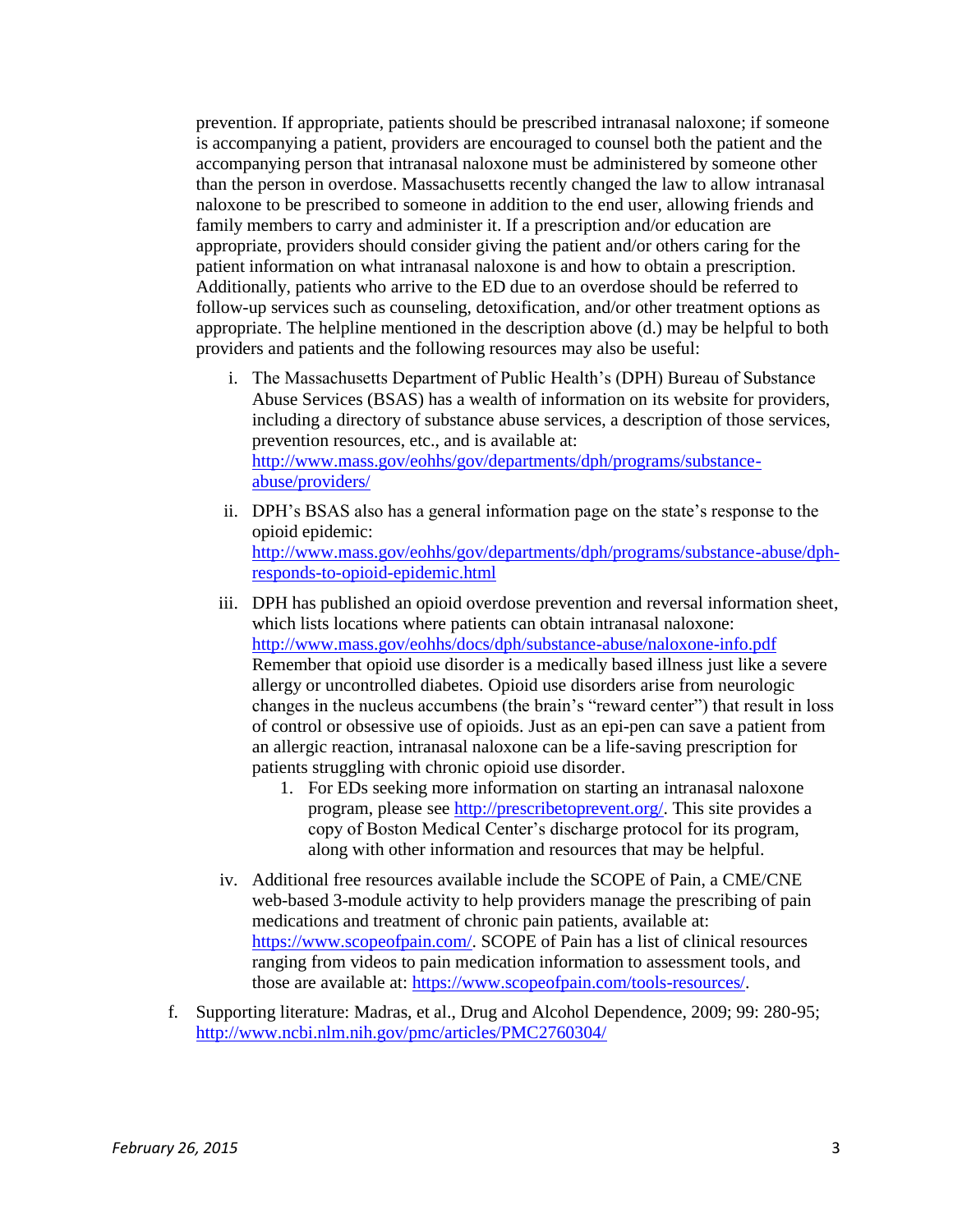- **2. When possible, Emergency Department providers, or their delegates, should consult the Massachusetts Prescription Monitoring Program (PMP) before writing an opioid prescription.**
	- a. Massachusetts Department of Public Health regulations, which govern when providers *must* consult the PMP, provide an exemption to checking the PMP for Emergency Department providers if they are prescribing less than a 5-day supply of a controlled substance (defined as Schedule II and III narcotics, benzodiazepines, and Schedule IV or V controlled substances if indicated in DPH guidance). The MHA Guidelines for Emergency Department Opioid Management not intended to override the DPH regulatory requirement. Rather, it aims to set a baseline standard when providers *should* be consulting the PMP – which is, whenever possible prior to writing an opioid prescription. Given the busy nature of the ED, state regulations correctly provide the flexibility ED providers need to manage patient care and treatment. In short, the PMP should be checked whenever possible, but not when it would interfere with timely and needed medical care or when other circumstances might dictate deviation.
	- b. While most ED patients legitimately seek pain relief treatment occurring from injury or exacerbations of other conditions, a minority of people seek opioid medications for inappropriate use because of an addiction or to divert/sell. The PMP was established to collect and disseminate patient prescription histories to individual providers so that the provider can treat and counsel patients appropriately. If it is possible to check the PMP, the information provided can be useful in determining treatment and appropriate followup care.
	- c. Patterns of concern in the PMP include obtaining medications from multiple providers and filling prescriptions at multiple pharmacies, especially when prescriptions are filled in quick succession or on the same day. Other activities that raise concerns include: obtaining prescriptions from providers in multiple (provider or hospital) systems; obtaining large numbers of pills that may not be warranted given the patient's height and weight or condition; and filling prescriptions far from the patient's home address or work address. While these patterns and activities may be concerning, they do not always indicate a misuse issue. Long-term use or high doses do not necessarily indicate a problem, but providers should engage patients to discuss these facts. Patients receiving long-term opioid therapy can develop tolerance, requiring a higher dose of medication.
	- d. A concerning pattern of prescriptions in the PMP should NOT be sufficient reason to withhold opioid medication. Patients with obvious sources of pain should be prescribed opioids if indicated. In patients about whom a clinician is uncertain whether a presentation represents "drug seeking behavior" it is recommended to err on the side of providing a limited prescription.
	- e. The Massachusetts PMP collects data on dispensed prescriptions of Schedule II-V controlled substances. Once registered, providers can access the past 12 months of a patient's prescription history. This supports safe prescribing and dispensing practices and aims to curb opioid prescription drug misuse and detect patients with substance use disorder. More information on interpreting and using PMP data is available at: [http://www.mass.gov/eohhs/docs/dph/quality/drugcontrol/prescriber-guide-interpreting](http://www.mass.gov/eohhs/docs/dph/quality/drugcontrol/prescriber-guide-interpreting-pmp-data.pdf)[pmp-data.pdf.](http://www.mass.gov/eohhs/docs/dph/quality/drugcontrol/prescriber-guide-interpreting-pmp-data.pdf)
	- f. Supporting literature: Hall, et al., JAMA, 2008; 300: 2613-20; Paulozzi, Pain Medicine, 2011; 12: 747-754; Haffajee RL, Jena AB, Weiner SG. Mandatory Use of Prescription Drug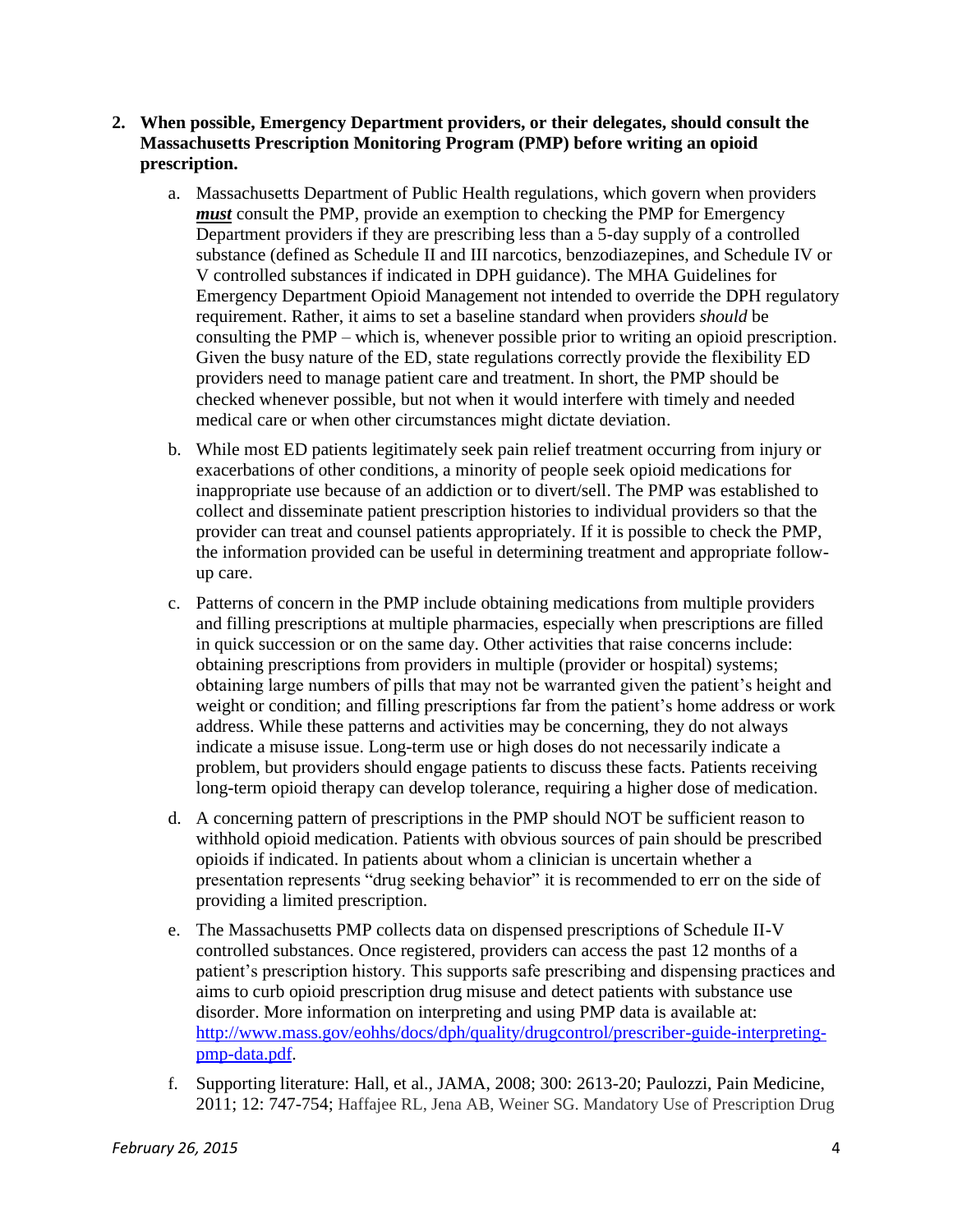Monitoring Programs. *JAMA.* Published online January 26, 2015. doi:10.1001/jama.2014.18514.<http://jama.jamanetwork.com/article.aspx?articleid=2107540>

#### **3. Hospitals should develop a process to share the Emergency Department visit history of patients with other providers and hospitals that are treating the patients in the Emergency Department by using a health information exchange system.**

- a. While it is not currently possible to link all Massachusetts hospital Emergency Departments in real time, this recommendation sets forth a future goal to develop such an interconnected system for all hospitals. Ultimately, all hospitals would directly and immediately share ED patients' visit histories with other EDs and urgent care centers. Information sharing discourages opioid and other drug-seeking behavior and, more importantly, gives ED providers necessary information to appropriately treat incoming patients and refer patients to suitable treatment programs.
- b. Most hospitals within a common system are working toward this goal. As hospitals adopt their policies, they should reflect on how that information is being shared within their system. Once that occurs, there should be discussion about how data are shared or made available to other EDs regarding patients who move from one system to another.
- c. Hospitals must ensure that any developed system meets all appropriate federal and state privacy and security criteria. The task force envisions a system similar to those used in other states. For example, Washington State has created an ED monitoring program similar to the PMP. The ED monitoring program, also known as the Emergency Department Information Exchange (EDIE), allows participating hospitals to share patient visit information through a central database. The database can identify patients with multiple ED visits and shares this information with the ED provider, allowing the provider to determine the appropriate course of treatment and prevent drug-seeking behavior. Washington's system has helped reduce the number of opioid related deaths year after year.

### **4. Hospitals should develop a process to coordinate the care of patients who frequently visit Emergency Departments.**

- a. The ED should develop an internal process to identify and provide notice to the patient's primary care provider (PCP), if they have one, that the patient was prescribed or sought opioid medications or was treated for an overdose. The ED should notify the primary care provider of a positive screening for opioid misuse or substance use disorder as well as indicate what information was provided to the patient. This information should be provided in a manner and form determined by each hospital.
- b. ED providers, based on their individual assessment of each patient, should discuss follow-up care that may include referrals to treatment, referrals to social services, and/or follow-up appointments with appropriate groups (internal or external to the hospital). If possible, the follow-up referral should also be documented in the medical record and shared with the PCP when they are notified (per the point above).
- c. Patients should be provided with a list of clinics where they can seek care and, if known prior to discharge, the ED staff should notify the patient of potential insurance requirements (such as prior notice or referrals) if follow up care is recommended.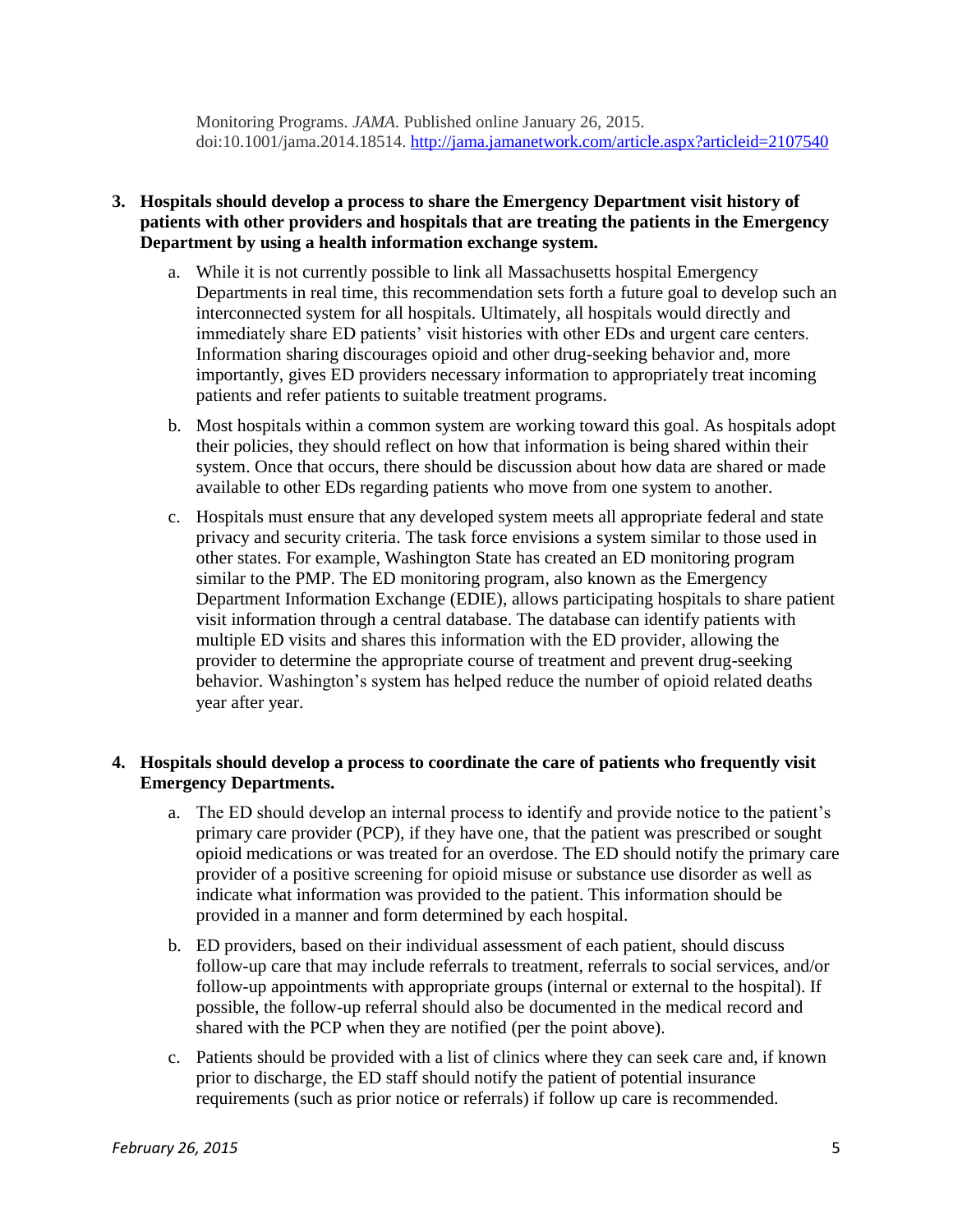- d. Supporting literature: Jena, et al., BMJ, 2014; 348: g1393; [http://www.bmj.com/content/348/bmj.g1393.full.pdf+html.](http://www.bmj.com/content/348/bmj.g1393.full.pdf+html)
- **5. For acute exacerbations of chronic pain, the Emergency Department provider should notify the patient's primary opioid prescriber or primary care provider of the visit and the medication prescribed.**
	- a. ED providers should use caution in prescribing opioids for acute exacerbations of chronic pain, except when clinically appropriate based on the patient's individual medical condition. Providers understand the dangers of drug-to-drug interactions and the importance of knowing if patients have medication(s) in their system or access to other medication(s) prior to prescribing additional medication(s); this may be especially true for chronic pain patients, as they often already have strong pain medication(s) available to them from a primary prescriber. There may be rare occasions where it is clinically appropriate to treat a chronic pain patient with a short-acting opioid medication under observation in the ED during an episode of severe pain. EDs should develop policies to inform the primary opioid prescriber or primary care provider in these circumstances. Opioid therapy should generally be managed through a primary care provider. Prescribing more than a very short course of opioid medicine in the ED for chronic pain may amount to unmonitored opioid therapy, which would raise significant patient safety concerns. Similarly, changing an opioid medication for a chronic pain patient in an attempt to improve pain relief is also generally not appropriate in the ED, as there is no mechanism for follow up or monitoring and no relationship/responsibility as a primary prescriber. There may be circumstances, however, where the provider's professional medical judgment supports a different opioid medication to treat an episode of acute pain that is not responding to the patient's usual treatment regimen. The following are general safeguards the treating provider should consider prior to prescribing opioid medications from the ED:
		- i. The ED provider should attempt to contact the primary opioid prescriber. The patient's primary opioid prescriber should approve further opioids for the patient. If approved, a limited prescription, not to exceed a five-day supply, may be prescribed from the ED to last until the patient is able to see their primary opioid prescriber. If more medication is necessary, the patient's primary opioid provider can prescribe it during office hours. This reinforces the idea that patients should obtain pain medicine only from the primary opioid provider.
		- ii. If the primary opioid provider cannot be reached, then the patient's pharmacy should be contacted. The pharmacy should verify recent prescriptions for pain medication from the primary opioid prescriber and confirm that prescriptions are not from multiple prescribers. The ED provider should confirm that recent opioid prescriptions reported by the pharmacy match what the patient reports. Unless necessary for patient stabilization as required by EMTALA (as described below in the legal consideration section), opioids should not be prescribed if the patient misrepresents the opioid prescriptions. Providing false information in an effort to obtain prescription opioids is an aberrant medication-taking behavior that can signal an addiction or illegal drug diversion activity.
		- iii. Where the primary opioid provider cannot be reached, only prescribe enough opioid pain medication to last until the patient can contact his or her primary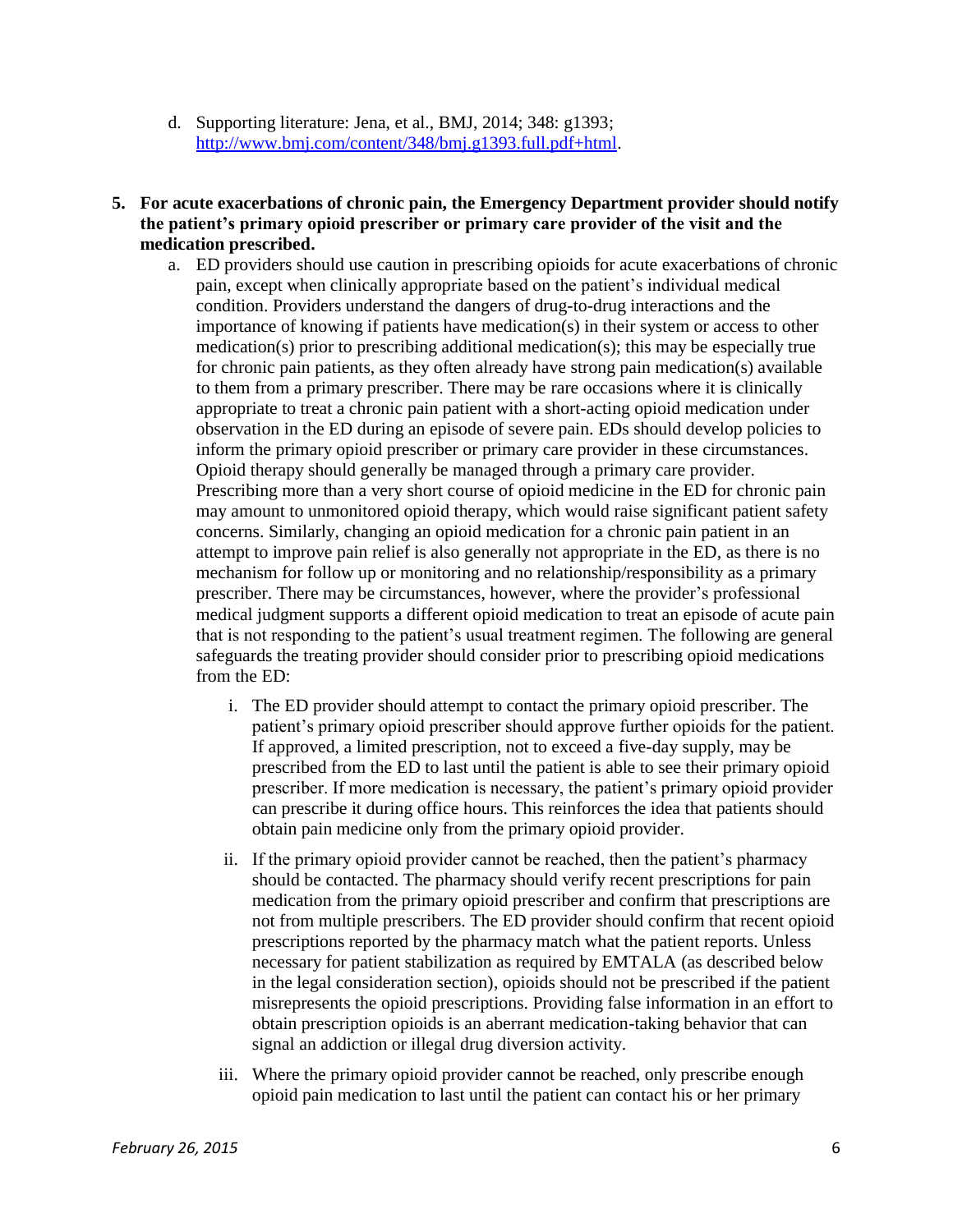prescriber. In following this recommendation, the maximum prescription should not exceed a five-day supply of opioids or as further outlined in recommendation #9 below.

- b. Supporting literature: Jena, et al., BMJ, 2014; 348: g1393; Hall, et al., JAMA, 2008; 300: 2613-20.
- **6. Emergency Department providers should not provide prescriptions for controlled substances that were lost, destroyed, or stolen. Further, Emergency Department providers should not provide doses of methadone for patients in a methadone treatment program, unless the dose is verified with the treatment program and the patient's ED evaluation and treatment has prevented them from obtaining their scheduled dose.**
	- a. The goal of this recommendation is to help control against patients who are misusing controlled substances and may report their prescriptions as having been lost or stolen in an attempt to obtain more pills. The American Pain Society's Agreement for Long-term Controlled Substances Therapy for Chronic Pain stipulates that "medications may not be replaced if they are lost, get wet, are destroyed … etc." The ED should institute a similar recommendation to not replace prescriptions for opioid analgesics requested based solely on the patient description of the drug being lost, stolen, or destroyed. ED providers, using professional medical judgment, may prescribe or offer an on-site dispensing of a single medication dose as a reasonable option. While this should be rare, in such a scenario ED providers should document that they confirmed the need directly with the patient's primary provider. Pursuant to this recommendation, ED providers should not replace these prescriptions if they are unable to obtain this confirmation.
	- b. As a reminder, when prescribing or administering narcotics, all providers must abide by current Drug Enforcement Administration (DEA) requirements. In particular, physicians should be aware of the specific regulatory requirements for physicians who are specifically administering methadone (a schedule II drug) or other buprenorphine products (schedule III drugs) for the treatment of opioid use disorder.
		- i. Under federal regulations, only a physician who is an employee or an agent of a registered narcotic treatment program can administer or dispense methadone for the treatment of opioid use disorders. Further in Massachusetts, these treatment programs (also known as Methadone Maintenance Treatment Programs), must be properly licensed by the Department of Public Health. On the other hand, buprenorphine products can be prescribed by physicians under the Drug Addiction Treatment Act of 2000 (DATA 2000) "Waiver Authority for Physicians Who Dispense or Prescribe Certain Narcotic Drugs for Maintenance Treatment or Detoxification Treatment" (H.R. 4365, Children's Health Act of 2000). Those physicians are required to complete eight hours of training as part of the requirements and obtain an "X" license from the DEA.
		- ii. Exemptions:<sup>1</sup>

l

<sup>&</sup>lt;sup>1</sup> 21 CFR 1306.07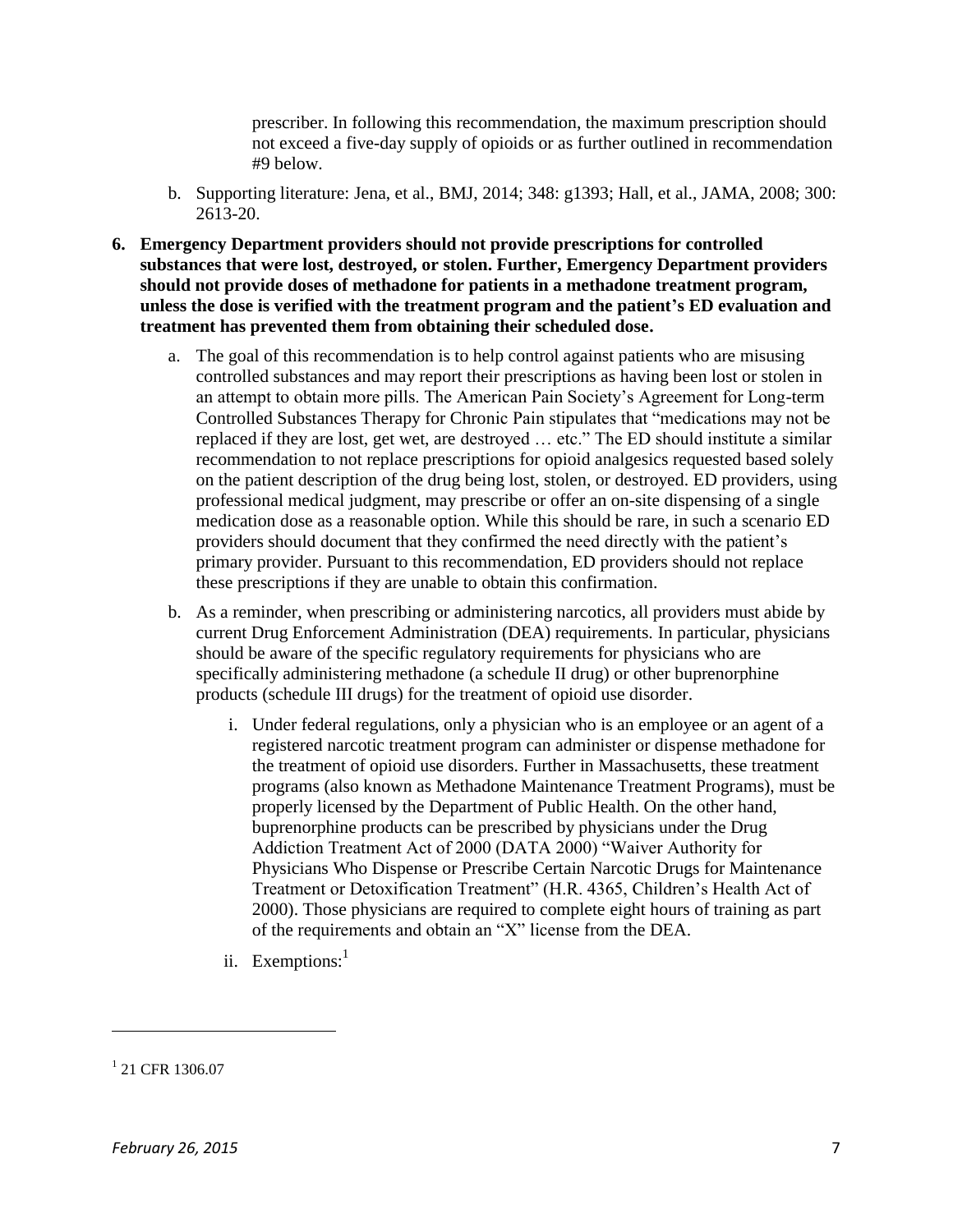- 1. Any other physician, such as an ED provider, is allowed to administer (but not prescribe) methadone and other narcotic drugs, such as buprenorphine products, for the purpose of relieving acute withdrawal symptoms, when necessary, while arrangements are being made for referral for treatment upon discharge. However, the federal regulations require that not more than one day's medication be administered to the person at one time and such emergency treatment may not occur for more than three days. This three-day limitation may not be renewed or extended.
- 2. Additionally, pursuant to DEA regulations, a physician or other authorized hospital staff may administer or dispense narcotics (e.g. methadone or buprenorphine products) in a hospital, including in the ED, to maintain or detoxify a person as long as opioid use disorder diagnosis is incidental to the medical or surgical treatment of conditions, or for a patient with intractable pain where no relief or cure is possible or none has been found after reasonable efforts.
- c. This recommendation's goal should be for the ED provider or the admitting physician to call the methadone treatment program or the buprenorphine product provider prior to administering certain narcotics or before the patient is admitted to the hospital. The patient's status in the methadone or buprenorphine product treatment program should be verified and the dose should be documented for continued dosing while hospitalized. All methadone clinics should have a 24-hour contact line. The ED provider should consider that the patient may have been discharged from a methadone or buprenorphine product treatment program for noncompliance or may have not been attending the program. ED providers should know that methadone that is dispensed from a methadone maintenance program for treatment of opioid use disorder will not show up at the Massachusetts Prescription Monitoring Program.
	- i. In the majority of cases, for treatment of opioid use disorder, methadone and buprenorphine products are prescribed to be taken once daily. For patients who are on this daily regimen, the withdrawal symptoms are not expected to start before 24 hours after the last dose. ED providers should know that opioid withdrawal is not generally recognized as an emergency medical condition, but missing daily maintenance dose can cause cravings and lead to relapse. The ED providers may also be aware that there may be a small group of patients who take these medications twice a day for various clinical reasons as directed by their providers. When ED providers call the treatment programs to confirm dose, they should also verify the directions of usage for these medications.
	- ii. Please be aware that most patients in a methadone treatment program must receive their dose daily and in person, supervised at the clinic. Some patients who are in sustained remission and compliant with treatment are allowed to have take home privileges, meaning they may have few days' worth of methadone at home. The ED providers should take this fact into consideration when planning for aftercare.
- d. When an ED provider sees a pattern of opioid pain medications for a patient that rises to a level of concern, the provider should engage the patient in a conversation about his or her prescription history in a non-accusatory conversation. A pattern of concern does not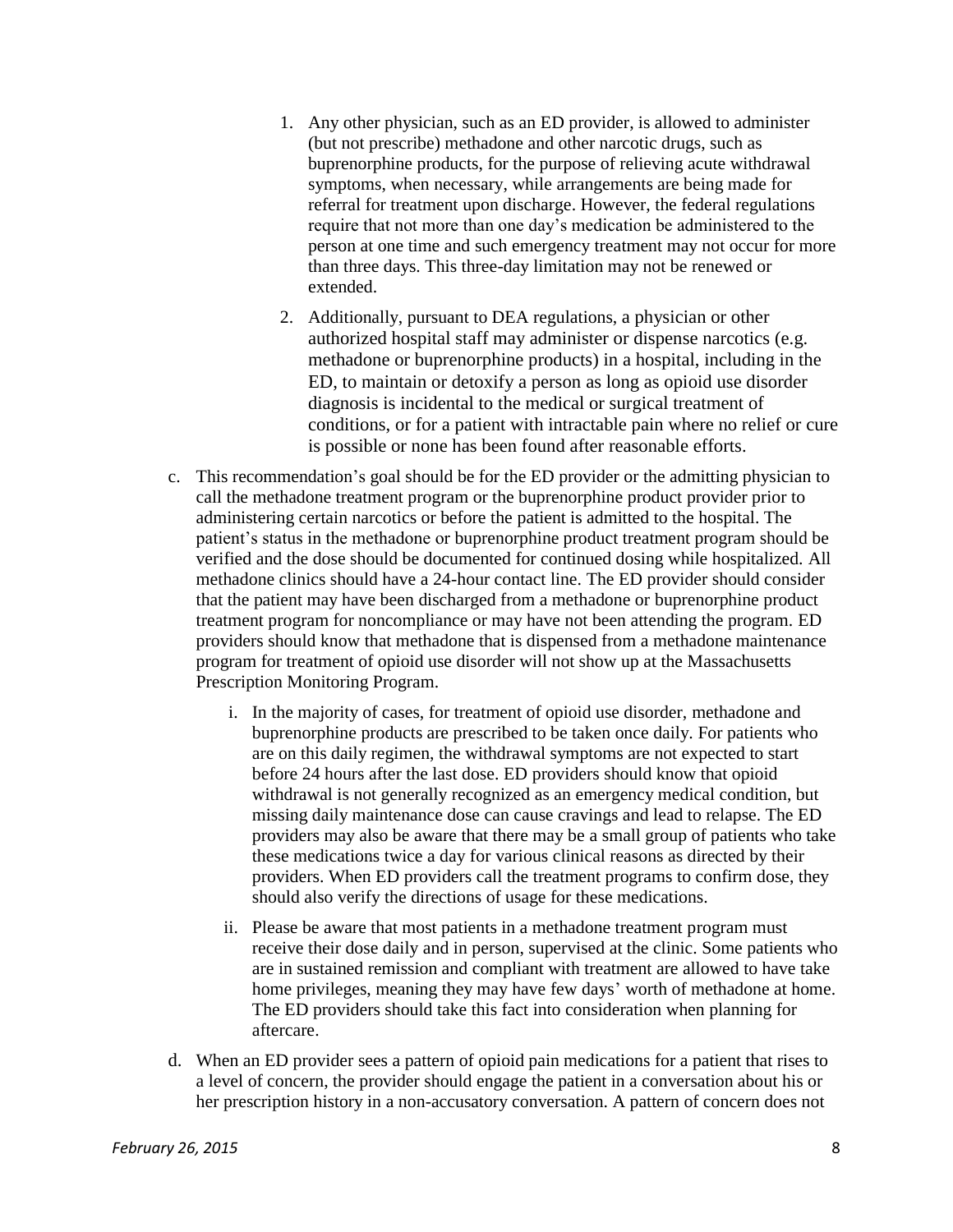always equate to substance misuse. Providers are encouraged to seek training on having difficult conversations with patients. The ED provider should seek the help of other hospital clinicians if he/she does not feel capable of having a conversation about the patient's prescription history and/or if the ED provider does not feel capable of having an intervention-type conversation; however, in most cases the provider should still be in the room for that conversation. It is also recommended that buprenorphine products should not be substituted for methadone as administration may result in sudden and severe opioid withdrawal.

e. Supporting literature: Chabal, et al., Clin. J. Pain 197; 13: 150-55; Wu, et al., J. of Pain and Symptom Management, 2006; 32: 342-46

#### **7. Unless otherwise clinically indicated, Emergency Department providers should not prescribe long-acting or controlled-release opioids, such as OxyContin®, fentanyl patches, and methadone.**

- a. The task force strongly believes that the most appropriate treatment may be to refer a patient with chronic and complex pain to a pain specialist. However, there may be instances where an ED provider's professional medical judgment indicates deviation from this recommendation given a specific patient's circumstance and medical condition. Although expected to be rare, if the treating ED provider believes that long-acting or controlled-release opioids are necessary to stabilize a patient's severe pain, there are considerations that may influence the length of prescription (many of which are outlined in recommendation #9). These considerations may include the patient's medical condition or certain circumstances (e.g. state of emergencies, certain weather conditions, etc.) where it may be difficult to obtain follow up care within a few days. Providers should consider all relevant information about the patient and his or her situation in deciding on a course of treatment and/or prescription length.
- b. Long-acting or controlled-release opioids may be inappropriate for the treatment of acute or intermittent pain. These medications may cause death from respiratory depression in patients who have not taken opioid medications before, even when taken as directed. Some of these medications are *only* appropriate for patients who have become tolerant to opioids, underscoring the importance of an ongoing treating relationship. Often as a condition precedent to prescribing these medications, patients must agree to and sign a medication contract. These medications require close monitoring and follow-up care by a treatment provider; given the nature of ED care, the ED may be an inappropriate setting to prescribe such medications.
- c. Supporting literature: Hall, et al., JAMA, 2008; 300: 2613-20; Paulozzi, Am. J. Pub. Health, 2006; 96: 1755-1757.; Dhalla, et al., CMAJ, 2009, 181; 2: 891-896.
- **8. When opioid medications are prescribed, the Emergency Department staff should counsel the patient:**
	- **to store the medications securely, not share them with others, and dispose of them properly when their pain has resolved;**
	- **to avoid using the medications for non-medical purposes, and**
	- **to avoid using opioids and concomitant sedating substances due to the risk of overdose.**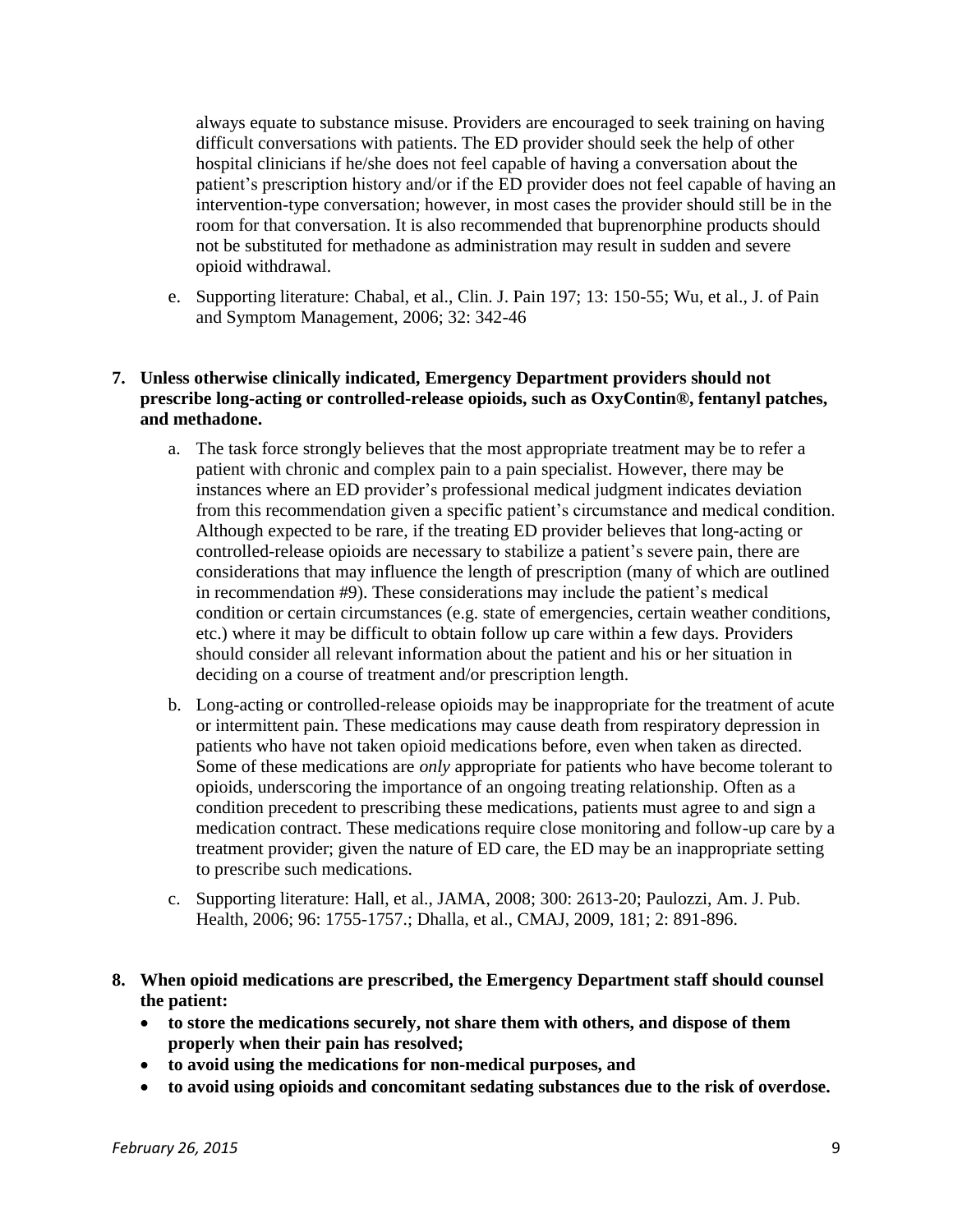- a. Providers should always discuss with patients the generally known risks and benefits associated with treatment and self-care post-discharge. To assist providers with this discussion, the task force developed a patient information sheet that can be used by each facility, which is located at the MHA substance abuse task force website [\(http://www.mhalink.org/Content/NavigationMenu/Newsroom/SubstanceAbuse/default.h](http://www.mhalink.org/Content/NavigationMenu/Newsroom/SubstanceAbuse/default.htm) [tm\)](http://www.mhalink.org/Content/NavigationMenu/Newsroom/SubstanceAbuse/default.htm)
- b. Issues to consider for the discussion include:
	- i. Patients can be high risk for multiple reasons. Patients may be at risk for substance misuse or addiction, for interaction reasons, including but not limited to those who have co-morbidities (psychiatric and/or physical health) and those who are on benzodiazepines.
	- ii. The ED staff should ensure that prior to prescribing opioid medication, patients are thoroughly informed of the potential risks and potential benefits of the proposed opioid treatment, other alternative treatment(s), and no treatment.
	- iii. Patients should be counseled that the medication should be used only as directed and only until other non-opioid pain medication can be used to treat their pain.
	- iv. Once the patient can treat the pain with non-opioid medication, any remaining medication should be disposed of properly.
		- 1. The FDA provides guidance on safe disposal is available at: [http://www.fda.gov/downloads/Drugs/ResourcesForYou/Consumers/Buyi](http://www.fda.gov/downloads/Drugs/ResourcesForYou/Consumers/BuyingUsingMedicineSafely/UnderstandingOver-the-CounterMedicines/ucm107163.pdf) [ngUsingMedicineSafely/UnderstandingOver-the-](http://www.fda.gov/downloads/Drugs/ResourcesForYou/Consumers/BuyingUsingMedicineSafely/UnderstandingOver-the-CounterMedicines/ucm107163.pdf)[CounterMedicines/ucm107163.pdf](http://www.fda.gov/downloads/Drugs/ResourcesForYou/Consumers/BuyingUsingMedicineSafely/UnderstandingOver-the-CounterMedicines/ucm107163.pdf)
		- 2. A patient-friendly sheet from the EPA is available at: <http://water.epa.gov/scitech/swguidance/ppcp/upload/ppcpflyer.pdf>
		- 3. The Massachusetts DPH's Bureau of Substance Abuse Services (BSAS) provides a list of prescription drop boxes where anyone can deposit unused medications safely: [http://www.mass.gov/eohhs/docs/dph/substance-abuse/opioid/ma-cities](http://www.mass.gov/eohhs/docs/dph/substance-abuse/opioid/ma-cities-and-towns-with-prescription-dropboxes.pdf)[and-towns-with-prescription-dropboxes.pdf](http://www.mass.gov/eohhs/docs/dph/substance-abuse/opioid/ma-cities-and-towns-with-prescription-dropboxes.pdf)
		- 4. Also, most retail pharmacies sell special containers (e.g. envelopes) in which patients can mail unused medications to a licensed, secure facility where they are safely destroyed.
	- v. Risks of inappropriate opioid medication use that the provider should discuss with the patient include, but are not limited to:
		- 1. Developing tolerance, dependence, and/or addiction;
		- 2. Withdrawal symptoms;
		- 3. Overdoses that can lead to slow/stopped breathing, which can lead to death. Providers may wish to discuss the signs of respiratory depression in detail and what should be done if this happens;
		- 4. Propensity of fractures from falls for patients 60 and older (or for those who have fragile bones);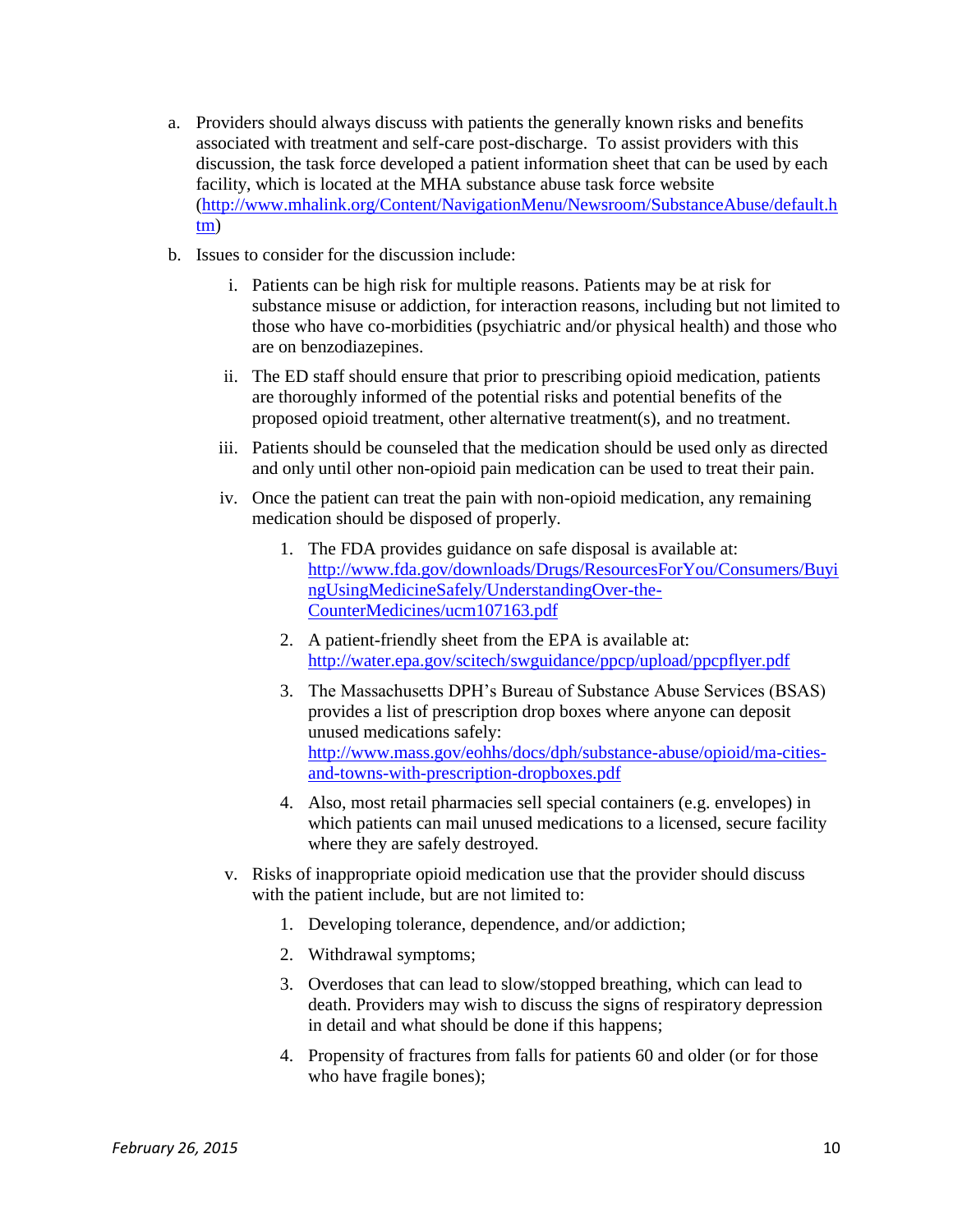- 5. Drowsiness or other effects that impair the ability to operate vehicles and machinery, which can lead to injury; and
- 6. Interactions with other drugs that may enhance or intensify the effects of opioids and/or increase the risk of overdose (i.e. alcohol, antihistamines, barbiturates, benzodiazepines, etc.)
- c. Supporting Literature: Dart, et al., Annals of Emergency Medicine, 2009; 53: 419-424; Wolf, et al., J. Forensic Sciences 2004; 49: 1-4.
- **9. As clinically appropriate and weighing the feasibility of timely access for a patient to appropriate follow-up care and the problems of excess opioids in communities, Emergency Department providers should prescribe no more than a short course and minimal amount of opioid analgesics for serious acute pain, lasting no more than five days.**
	- a. While this recommendation aims to set a general standard of prescribing opioid pain medication, no recommendation can override a provider's professional medical judgment to determine the right course of treatment (including prescribing practices), based on a patient's medical condition and circumstances surrounding the ED visit. While most ED patients legitimately seek pain relief treatment occurring from injury or exacerbations of other conditions, this recommendation seeks to affect people seeking opioid pain medications for improper use, such as recreational use, to feed an addiction, or to sell.
	- b. There may be some acute conditions, e.g. rib fractures, for which severe pain is expected to last more than five days and for which risks of inadequate pain control may exceed the risks of a longer supply. In addition, there are certain circumstances (e.g., weather conditions, state or national disasters/emergencies, among others) that may warrant the prescribing of medication for a longer period of time due to the inability of the patient to access a pharmacy or to make an appointment with his or her primary care provider. Similarly, providers may consider regional wait times for certain specialists or primary care especially if the patient does not have a current primary provider, along with other factors, in determining adequate quantity of medication.
	- c. While this recommendation provides a suggested limit on the number of days that opioids are prescribed from the ED, there is nothing to prevent a facility from developing a recommendation that includes a shorter period (e.g., 3 days) or a minimum number of pills.
		- i. Generally, many patients only need five days of medication, allowing them to make an appointment with a primary care or another appropriate provider. After five days the patient's condition should be reevaluated by their primary opioid prescriber or primary care provider to confirm the need for additional medication, both in quantity and dose, or to be switched to a non-opioid pain reliever (or nonmedication treatment). If the pain persists, the patient may need to be admitted as an inpatient.
		- ii. When considering the quantity of pills prescribed, it is important to take asneeded dosing into account to ensure the minimal amount of pills is being prescribed from the ED. For example, a patient taking opioid medications "every six hours as needed for pain" may need only one or two doses a day.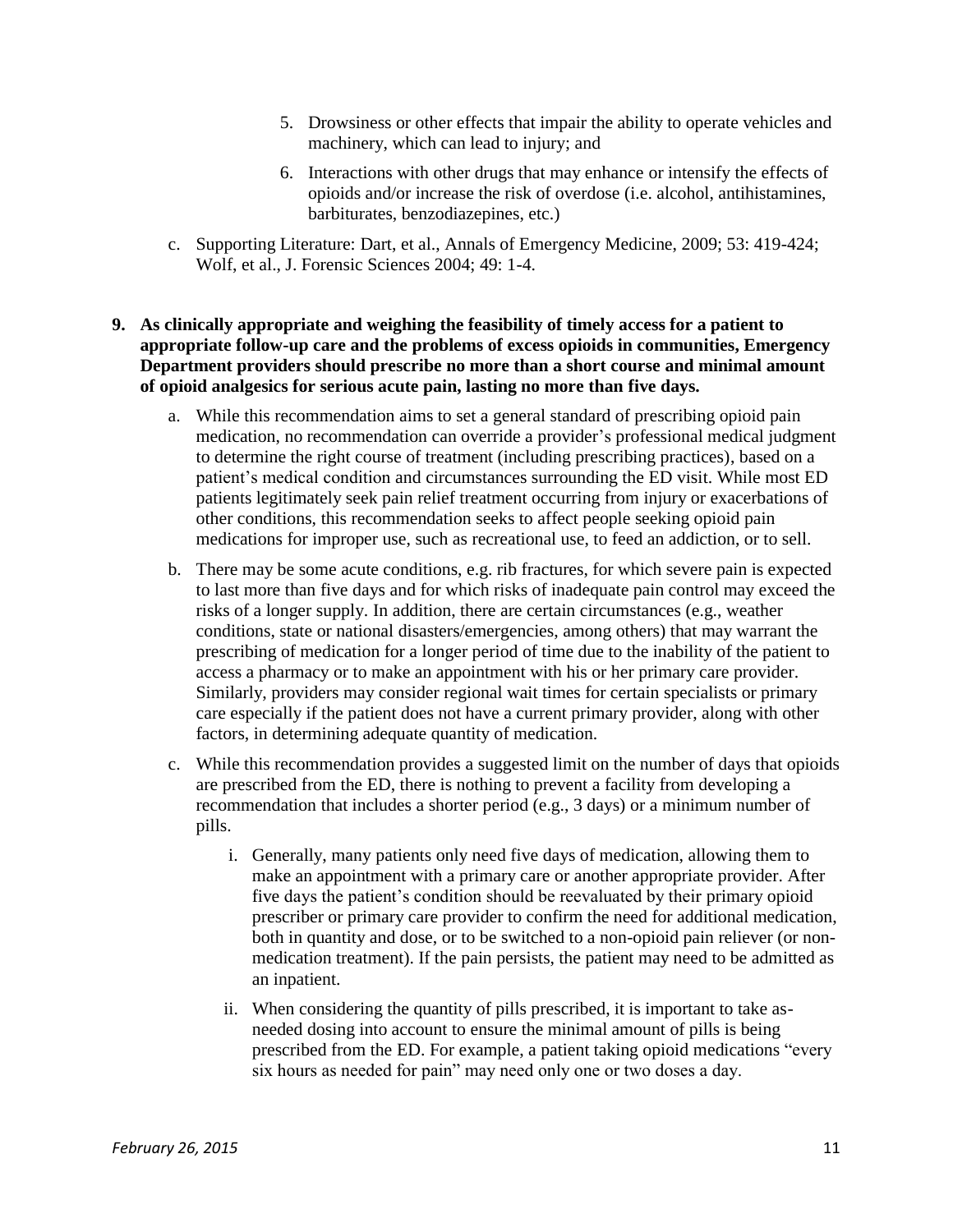- d. Prescribing more medication than necessary increases the risk for misuse, diversion, or development of substance use disorder. Additionally, patients who are not properly educated on the risks of opioids, or who aren't appropriately monitored, may use them for longer than necessary.
- e. Supporting literature: Dhalla, et al., Canadian Family Physician, March 2011, 57: 3:e92 e96; Alam, et al., Arch. Intern. Med., 2012, 172(5): 425-430; Bohnert AB, Valenstein M, Bair MJ, et al. Association Between Opioid Prescribing Patterns and Opioid Overdose-Related Deaths. *JAMA.* 2011;305(13):1315-1321. doi:10.1001/jama.2011.370. <http://jama.jamanetwork.com/article.aspx?articleid=896182>

#### **Operational Considerations:**

- Some hospitals in Massachusetts have already or are planning to adopt more restrictive operational versions of the nine recommendations as they believe is necessary to protect patients and provide excellent patient care. Such efforts are consistent with the goals of these guidelines. Hospitals are encouraged to assess their own population needs and to implement more restrictive policies if necessary. The objective of these guidelines is to ensure responsible and appropriate prescribing by all hospitals.
- It should be recognized that no recommendation can anticipate all circumstances. As described above, there may be circumstances where clinical information and provider professional judgment would dictate deviance. In these rare instances, there should be a record of the circumstances to help guide future considerations or changes. Examples of special circumstances that would warrant different application includes:
	- o During situations of declared national, state, or local emergencies, providers may need to follow a different approach to some or all of the nine recommendations based on their professional medical judgment or because they must follow legal/regulatory mandates. For example, a provider may prescribe a larger dose of medication due to the patient's inability to access a pharmacy or make a primary care appointment, stemming from the emergency.
	- o If a hospital has adopted more restrictive operational versions of the nine recommendations, providers would need to deviate from the recommendations in this document.
- Each ED should identify a champion(s) who ensures that ED providers are educated and trained on the recommendation. EDs should consider identifying a champion in various professional disciplines within their department, i.e. a physician, an advanced practice nurse, a registered nurse, a social worker, etc. The champion(s) should serve as a resource for anyone who has questions about the recommendation and its implementation. ED providers should be encouraged to take continuing education credits on topics relating to opioid pain medication use and treatment, substance misuse and substance use disorder, and other related topics.
- Good communication is essential between ED and inpatient providers. Where the patient will be admitted, the ED and inpatient providers should coordinate so that patient expectations are managed and treatment protocols are consistent throughout the patient's hospital encounter. If the patient has been screened for potential misuse issues or substance use disorder, especially if the screen was positive, this should be brought to the inpatient providers' attention.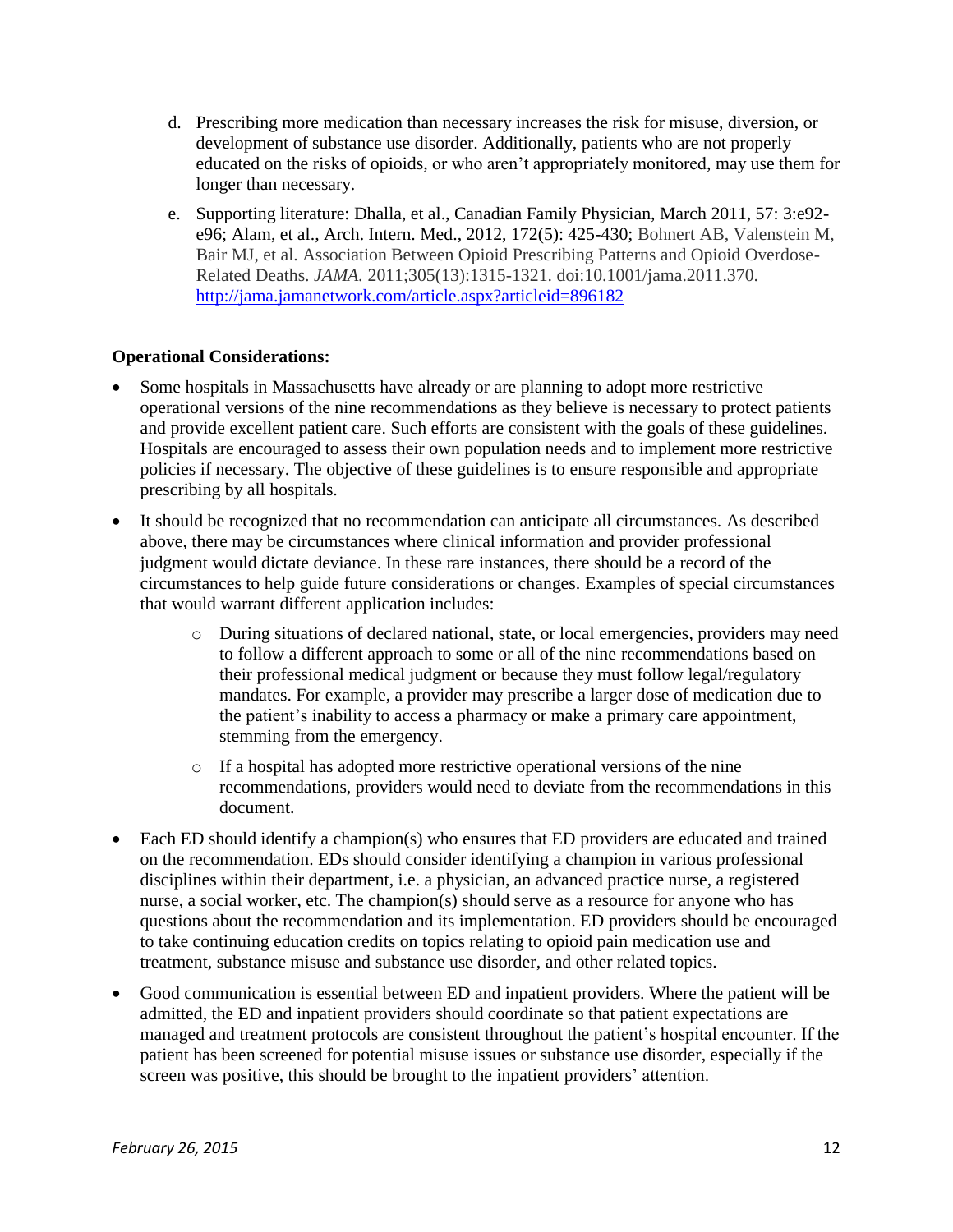- Departments are encouraged to obtain provider prescription usage reports from the PMP to identify practice variations. These reports do not need to be used in a confrontational way or for an adversarial process, though departments may need to take disciplinary action if necessary. Data on prescribing levels should be periodically shared among peers and department chairs (or other appropriate personnel). An appropriate person should facilitate discussion around cases that a provider may have found challenging, best practices in prescribing for various conditions/patients, and to encourage peer-to-peer education. This also provides each prescriber with an understanding of how his or her prescribing practice aligns with peers.
- Hospitals appreciate that some providers may feel pressure to prescribe medications to a patient for fear of complaints and impacts to patient satisfaction scores. Having all EDs in Massachusetts adopt this recommendation will establish a common practice that, if adhered to, will normalize any anticipated ramifications from not prescribing certain medications. Additionally, current research demonstrates that patient satisfaction scores are not based on whether the patient is provided or prescribed pain medications (opioid or otherwise). Other factors are more important. Hospitals should equip providers with training and resources to have difficult conversations with patients relating to opioid medications.
	- o Some free resources available include the SCOPE of Pain, a CME/CNE web-based 3 module activity to help providers manage the prescribing of pain medications and treatment of chronic pain patients, available at: [https://www.scopeofpain.com/.](https://www.scopeofpain.com/) SCOPE of Pain has a list of clinical resources ranging from videos to pain medication information to assessment tools and those are available at: [https://www.scopeofpain.com/tools-resources/.](https://www.scopeofpain.com/tools-resources/)
- **If any documentation is prepared to be shared with the patients, additional policies and procedures should be implemented to avoid the risk that the material will be prematurely presented to the patient causing the patient to feel intimidated or leave the ED prior to screening and stabilization.** Template patient informational sheets have been developed to help with implementing the recommendations in this guideline, but as a general rule it is important that hospitals: 1) DO NOT post signs in the ED waiting or triage area regarding prescribing policies or stating any restrictions on prescribing opioid medications; and 2) DO NOT discuss any prescribing policies with ED patients until after they have received a medical screening examination.

#### **Common Definitions to Consider:**

Providers should strive to use the most current professional language for medical conditions to facilitate optimal communication between providers. Also, using proper language and avoiding negative language may help reduce stigma and promote treatment. (Supporting literature: Kelly, et al., Am. J. Med., 2014, Stop Talking Dirty, Letter to the Editor.*)*

1) "Extended release long-acting opioids" (Chapter 17, Section 13 of the General Laws) shall mean a drug that is subject to the United States Food and Drug Administration's risk evaluation and mitigation strategy for extended release and long-acting opioid analgesics and the term "non-abuse deterrent opioid" shall mean an opioid drug product that is approved for medical use but does not meet the requirements for listing as a chemically equivalent substitute pursuant to this section.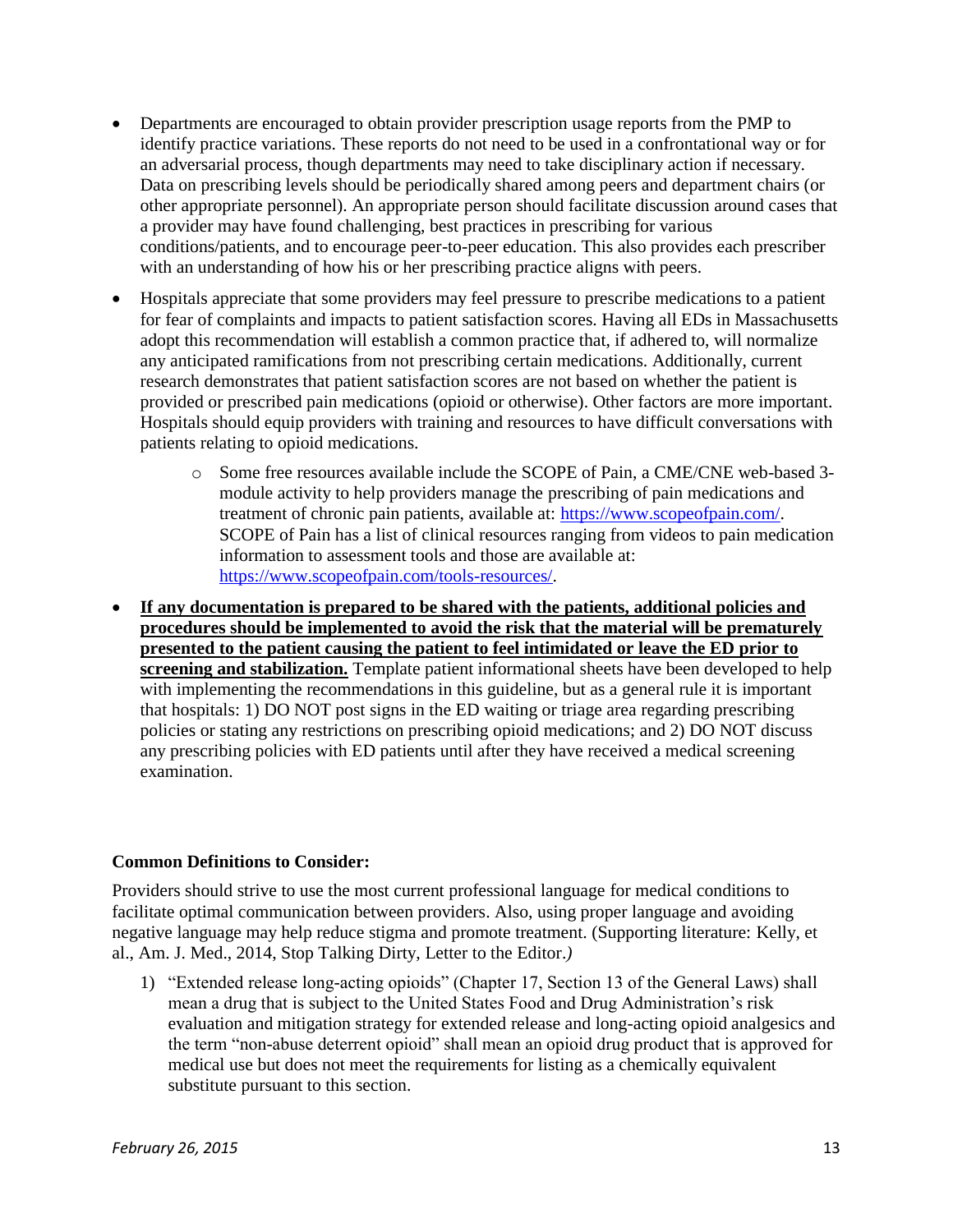- 2) "Opioid analgesic" is meant to include medication formulations that include: oxycodone, hydrocodone, morphine, codeine, hydromorphone, oxymorphone, tramadol, methadone, fentanyl, and related compounds.
- 3) "Long acting formulation" is meant to include any opioid medication that has duration of action of greater than 4 hours, or any formulation designed to extend the duration of action of a given opioid analgesic.
- 4) "Physical dependence" is a state of adaptation manifested by a drug class-specific withdrawal syndrome that can be produced by abrupt cessation, rapid dose reduction, decreasing blood level of the drug, and/or administration of an antagonist.
- 5) "Tolerance" is a state of adaptation in which exposure to a drug induces changes that result in a diminution of one or more opioid effects over time.
- 6) "Addiction" is a primary, chronic disease of brain reward, motivation, memory and related circuitry. Dysfunction in these circuits leads to characteristic biological, psychological, social and spiritual manifestations. This is reflected in an individual pathologically pursuing reward and/or relief by substance use and other behaviors. Addiction is characterized by inability to consistently abstain, impairment in behavioral control, craving, diminished recognition of significant problems with one's behaviors and interpersonal relationships, and a dysfunctional emotional response. Like other chronic diseases, addiction often involves cycles of relapse and remission. Without treatment or engagement in recovery activities, addiction is progressive and can result in disability or premature death (American Society of Addiction Medicine: www.asam.org/for-the-public/definition-of-addiction).
- 7) "Misuse" is the use of a medication (for a medical purpose) other than as directed or indicated, whether willful or unintentional, and whether harm results or not.

#### **Legal Consideration:**

To ensure the appropriate adoption of these guidelines, hospital staff should discuss with their medical staff, clinical leadership, and legal counsel the potential impact it may have on hospital EMTALA obligations – the federal Emergency Medical Treatment and Active Labor Act. EMTALA requires an appropriate medical screening examination for any individual who presents at a hospital with an ED and when a request is made for examination or treatment of a medical condition. If the hospital determines that a patient has an emergency medical condition, the hospital must provide either treatment as may be required to stabilize the patient's medical condition or transfer to another medical facility pursuant to the EMTALA laws and regulations. As part of the EMTALA guidance from the federal government, it is important to note that an emergency medical condition includes severe pain. However, EMTALA *does not* mandate the use of any particular treatment modality, including opioid medication, and the law still provides that it is up to the professional medical judgment of the ED provider in recommending treatment decisions that are required to stabilize the emergency medical condition. As in other areas of medical practice, it is sometimes appropriate for medical professionals (in the exercise of that judgment) to develop (individually or collectively) consistent approaches to common problems, including the appropriate use and management of opioid medication. There are some CMS regional offices (not Region 1 in New England) that have raised an EMTALA-based concern about hospitals posting or distributing descriptions of policies or approaches *before* the patient is given an appropriate medical screening examination so that patients with actual emergency medical conditions will not be unduly discouraged from remaining in the ED for an appropriate medical screening examination. CMS has acknowledged, however, that a